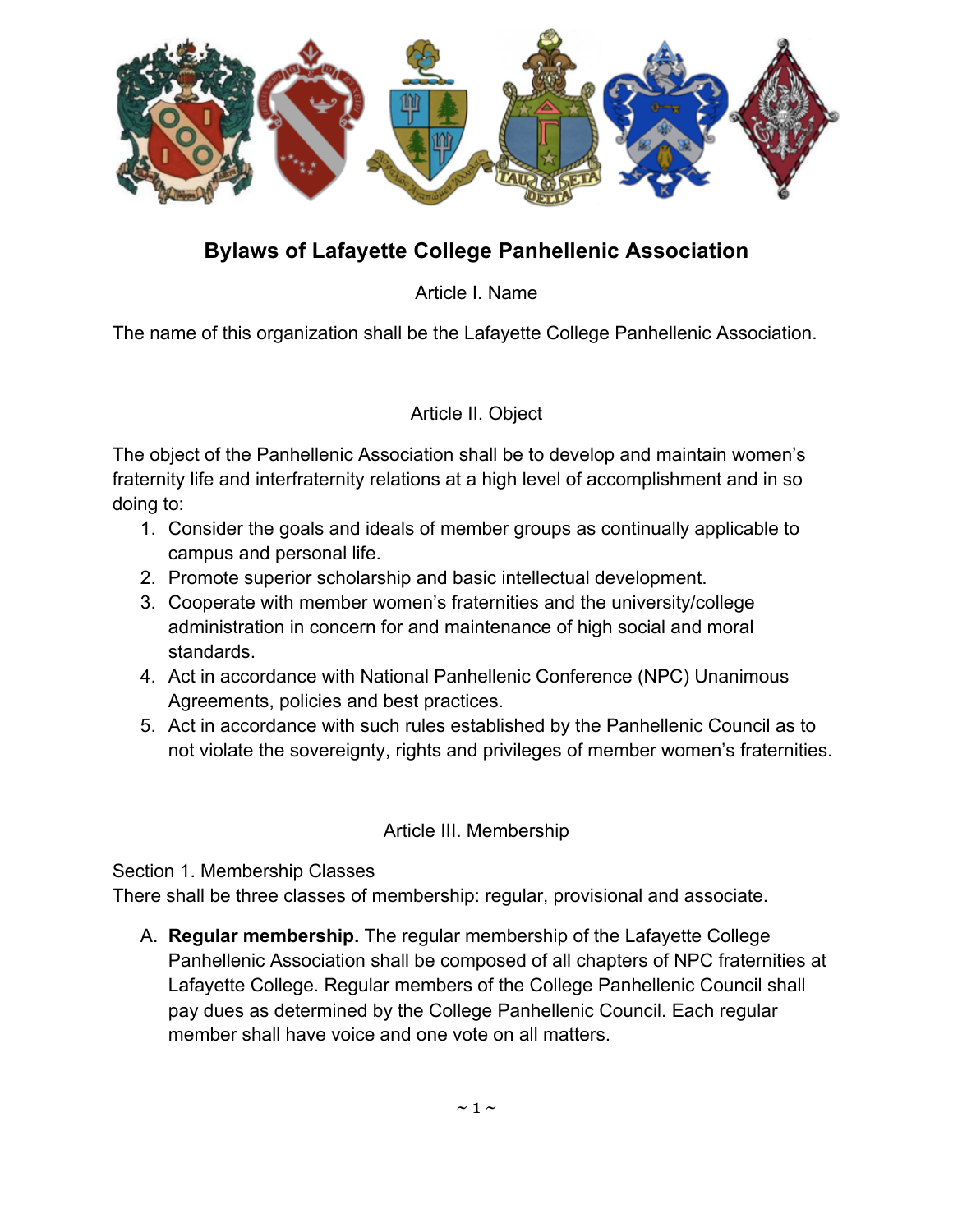- B. **Provisional membership.** The provisional membership of the Lafayette College Panhellenic Association shall be composed of all colonies of NPC fraternities at Lafayette College. Provisional members shall pay no dues and shall have voice but no vote on all matters. A provisional member shall automatically become a regular member upon being installed as a chapter of an NPC fraternity.
- C. **Associate membership.** Local sororities or national or regional non-NPC member groups may apply for associate membership of the Lafayette College Panhellenic Association. The membership eligibility requirements and the process for submitting an application and approval of the application shall be determined by the Panhellenic Council. Associate members shall pay dues as determined by the College Panhellenic Council. An associate member shall have voice and one vote on all matters except extension-related matters and, if they are not participating in the formal recruitment process, they shall not have a vote on recruitment rules and establishment or modification of Panhellenic total. An associate member may be expelled for cause by a majority vote of the Panhellenic Council. An associate member shall not be entitled to vote on the question of its expulsion.

Section 2. Privileges and Responsibilities of Membership

A. **Duty of compliance.** All members, without regard to membership class, shall comply with all NPC Unanimous Agreements and be subject to these Lafayette College Panhellenic Association bylaws, code of ethics and any additional rules this Panhellenic Association may adopt unless otherwise prescribed in these bylaws. Any rules adopted by this Panhellenic Association in conflict with the NPC Unanimous Agreements shall be void.

### Article IV. Officers and Duties

Section 1. Officers

The officers of the Lafayette College Panhellenic Association shall be President, Vice President, Vice President for Operations, Vice President of Public Relations, and Vice President of Recruitment

Section 2. Eligibility Eligibility to serve as an officer shall depend on the class of membership: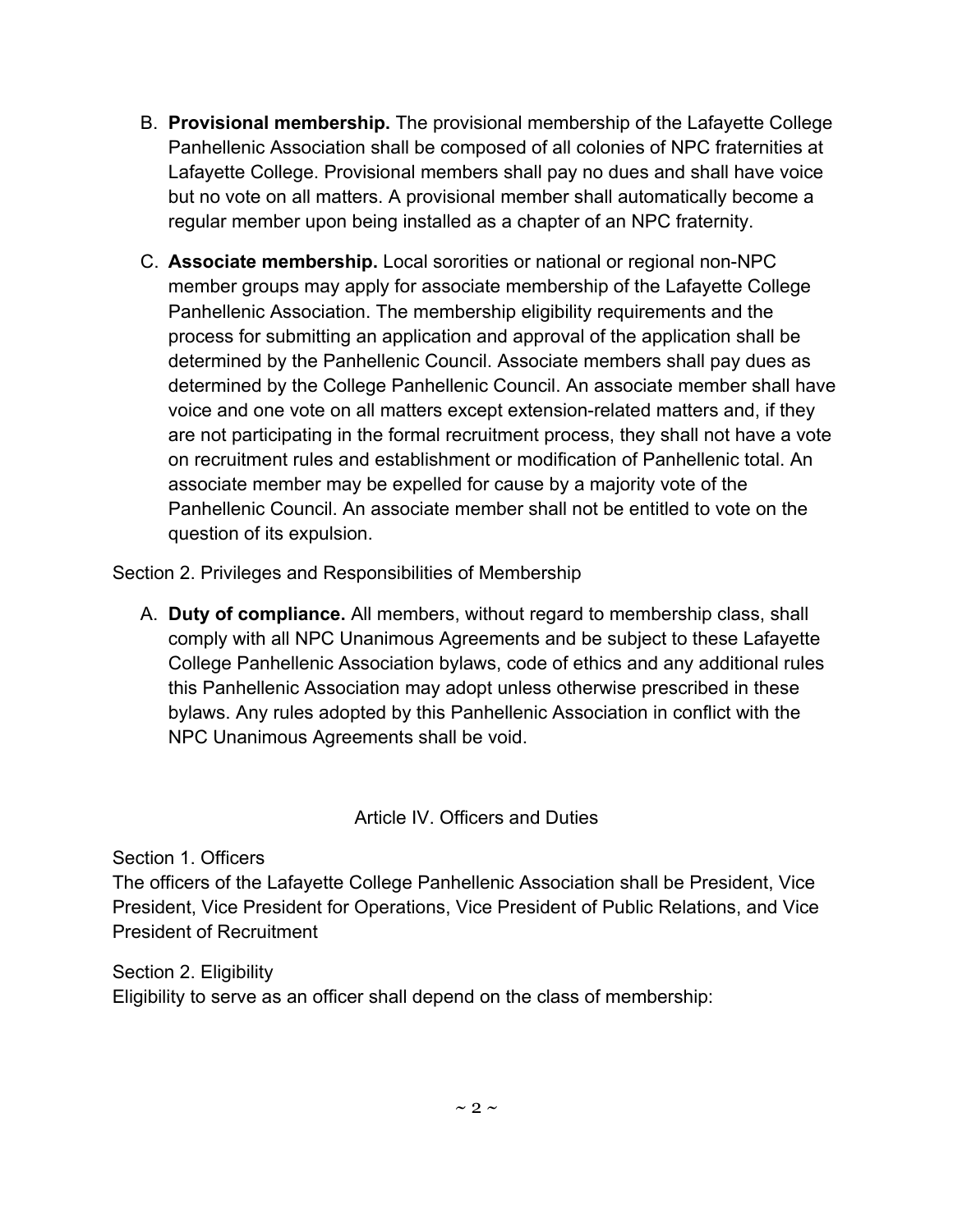- A. **Regular membership.** Members from women's fraternities holding regular membership in the Lafayette College Panhellenic Association shall be eligible to serve as any officer.
- B. **Provisional membership.** Members from women's fraternities holding provisional membership in the Lafayette College Panhellenic Association shall not be eligible to serve as an officer.
- C. **Associate membership.** Members from women's fraternities holding associate membership in the Lafayette College Panhellenic Association shall be eligible to serve as an officer except president or the officer in charge of recruitment.

#### Section 3. Selection of Officers

The offices of president, vice president, vice president of operations, vice president of public relations, and vice president of recruitment of the Lafayette College Panhellenic Association shall be elected by ballot, except if there is only one nominee for an office that nominee shall be declared elected.

#### Section 4. Office-Holding Limitations

No more than 2 members from the same women's fraternity shall hold office during the same term. All regular, provisional, and associate members will have one representative on each committee provided by the Lafayette College Panhellenic Association.

#### Section 5. Election Procedure

The current Executive Board shall appoint an officer to act as a liaison to communicate to the chapters on the election and application process. This will be for the selection of the next Executive Board for the following calendar year. The current Executive Board will review all received applications and schedule interviews. All members of the council will be present for all interviews and will vote by majority to select the new board.

### Section 6. Term

The officers shall serve for a term of one year or until their successors are selected. The term of office shall be from January-December.

#### Section 7. Removal

Any officer may be removed for cause by a vote of two-thirds of the Panhellenic Council.

#### Section 8. Vacancies

Vacancies shall be filled in the same manner of selection as provided in Section 3 of this article.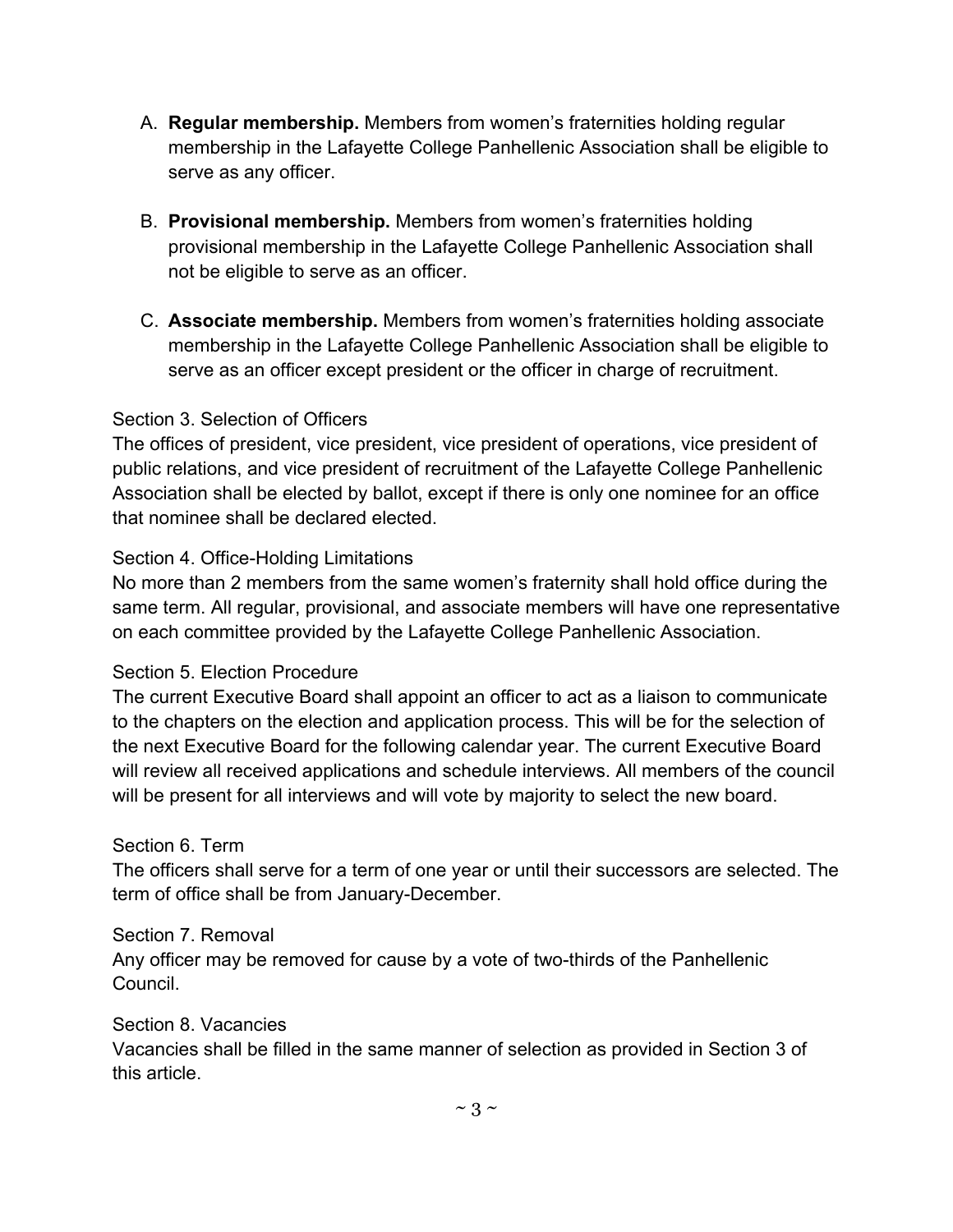#### Section 9. Duties of Officers

- A. The President shall:
	- Preside at all meetings of the Panhellenic Council.
	- Preside at all meetings of the Executive Board.
	- Serve as an ex-officio member of all Panhellenic Association committees.
	- Communicate regularly with the Panhellenic advisor.
	- Be familiar with the NPC Manual of Information and all governing documents of this association.
	- Ensure that the NPC annual report is completed.
	- Communicate regularly with the NPC area advisor.
	- Maintain current copies of the following: Lafayette College Panhellenic Association bylaws and standing rules; the Panhellenic Association budget; contracts executed on behalf of the Panhellenic Association; correspondence and materials received from the NPC area advisor; all College Panhellenic reports to NPC; and other pertinent materials.
	- Reports all Panhellenic activity regularly to the AISB.
	- Perform all other duties as assigned.
- B. The Vice President shall:
	- Perform the duties of the president in her absence.
	- Shall attend all Executive Board and Panhellenic Council meetings.
		- If unavailable, contact the Vice President of Operations.
	- Shall be familiar with the NPC Manual of Information and all governing documents of this association.
	- Act as the chairwoman for the Judicial Board.
	- Communicate regularly with the Panhellenic advisor
	- Perform all other duties as assigned.
- C. The Vice President of Operations shall:
	- Keep an up-to-date roll of the members of Panhellenic Council.
	- Record minutes of all meetings of the Lafayette College Panhellenic Council and the Executive Board.
	- Maintain a complete and up-to-date file that includes the minutes of all meetings from the date of organization and current correspondence.
	- Send meeting minutes to the NPC area advisor.
	- Shall be familiar with the NPC Manual of Information and all governing documents of this association.
	- Supervise the finances of the Lafayette College Panhellenic Association.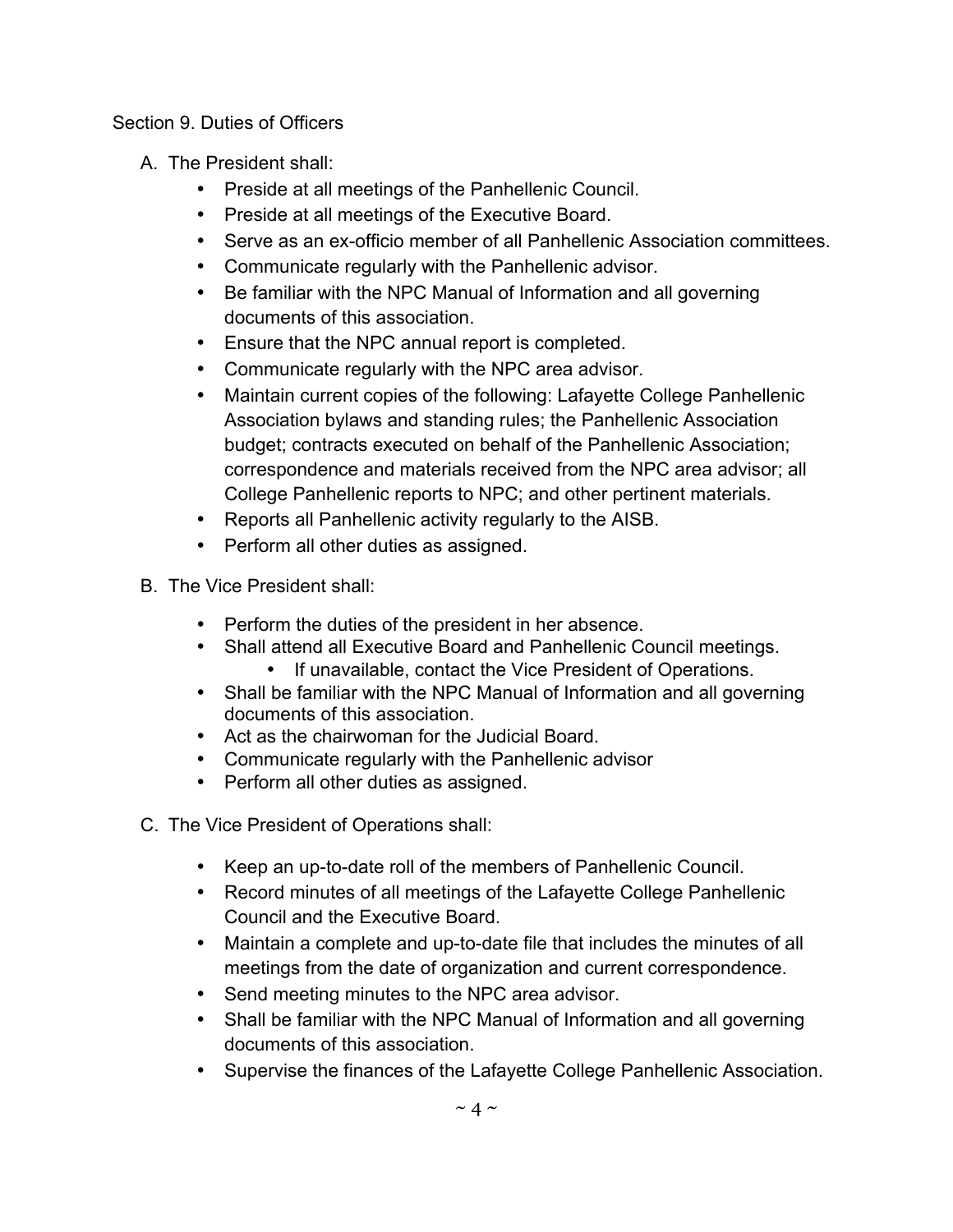- Prepare the annual budget and, after its approval by the Panhellenic Council, provide a copy to each Lafayette College Panhellenic Association member fraternity.
- Receive all payments due to the Panhellenic Association, collect all dues and give receipts.
- Pay promptly the annual NPC dues and all bills of the Lafayette College Panhellenic Association.
- Maintain up-to-date financial records; give a financial report at each regular meeting of the Panhellenic Council and an annual report at the close of her term of office.
- Shall be familiar with the NPC Manual of Information and all governing documents of this association.
- Communicate regularly with the Panhellenic advisor
- Perform all other duties as assigned.
- D. The Vice President of Public Relations shall:
	- Shall attend all Executive Board and Panhellenic Council meetings.
		- If unavailable, contact the Vice President of Operations.
	- Communicate regularly with the Panhellenic advisor
	- Oversees and directs the initiatives of the Public Relations Committee officers.
	- Chair the Public Relations Committee.
		- o Organize a bi-weekly (or other amount of time) Public Relations Committee meeting with its members.
	- Oversee and direct all forms of social media under the Lafayette College Panhellenic Association name.
		- o Include Facebook, Twitter, Instagram, Pinterest, etc.
	- Perform all other duties as assigned.
- E. The Vice President of Recruitment shall:
	- Shall attend all Executive Board and Panhellenic Council meetings. o If unavailable, contact the Vice President of Operations.
	- Coordinate all membership selection activities, including all informal recruitment and formal recruitment.
	- Communicate regularly with the Panhellenic advisor
	- Lead and facilitate annual evaluation of recruitment method and total.
	- Coordinate all publications and media strategies related to membership with the Vice President of Public Relations.
	- Monitor and hold accountable disaffiliation expectations, Panhellenic Ethical Recruitment Statement, Recruitment Policies, and the Panhellenic **Creed**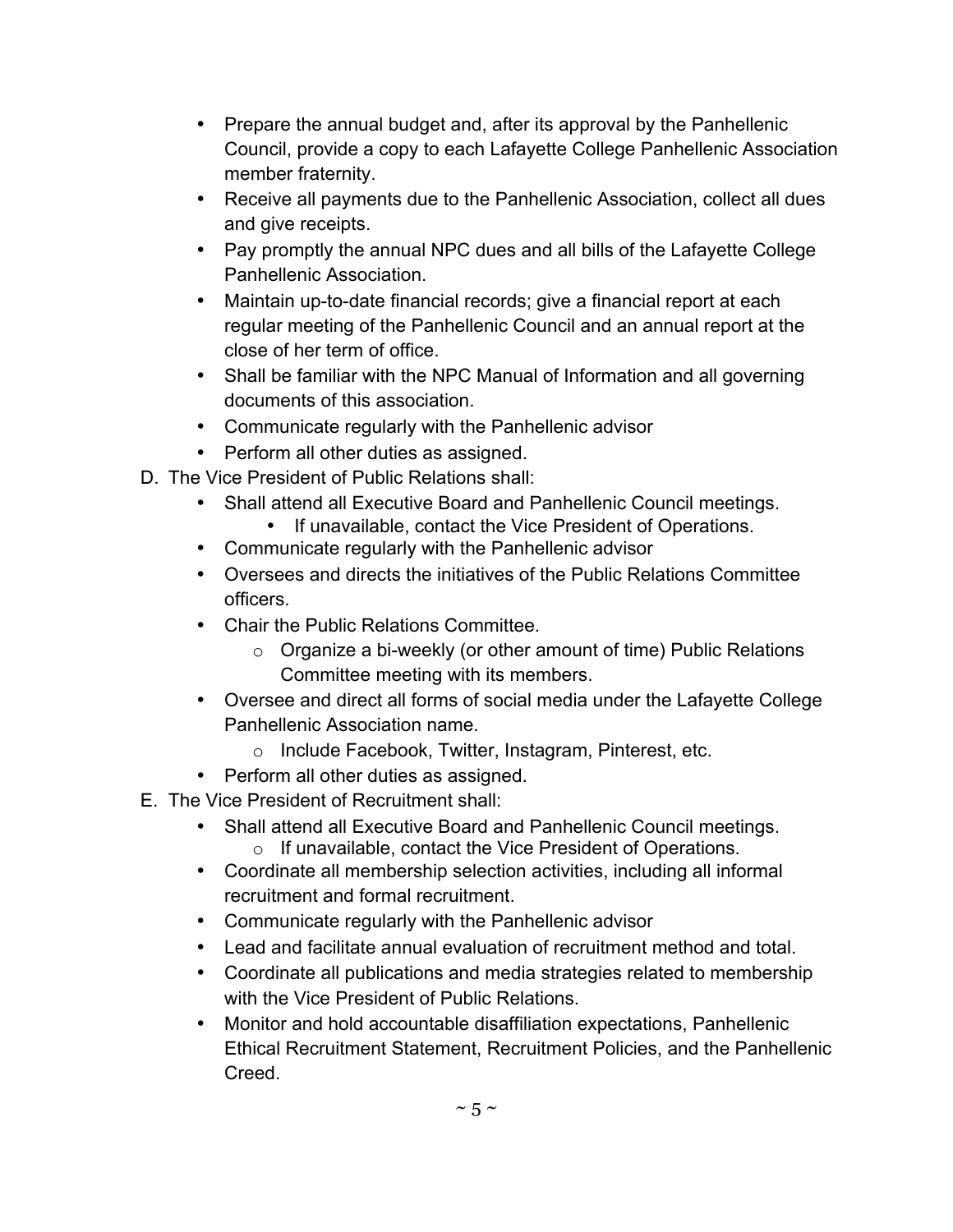- Chair the Recruitment Committee.
	- $\circ$  Organize a bi-weekly (or other amount of time) Recruitment Committee meeting with its members
- Perform all other duties as assigned.

## Article V. The Panhellenic Council

#### Section 1. Authority

The governing body of the Lafayette College Panhellenic Association shall be the Panhellenic Council. It shall be the duty of the Panhellenic Council to conduct all business related to the overall welfare of the Lafayette College Panhellenic Association including, but not limited to: annually review the parameters as adopted in the recruitment rules for the automatic adjustment of total; determine dues; approve the annual budget; consider extension; set a calendar of events; determine programming; and establish recruitment rules and recruitment style. The Panhellenic Council shall also have the authority to adopt rules governing the Panhellenic Association that do not violate the sovereignty, rights and privileges of member women's fraternities.

### Section 2. Composition and Privileges

The Lafayette College Panhellenic Council shall be composed of one delegate and one alternate delegate from each regular, provisional and associate member group at Lafayette College as identified in Article III. The delegates shall be the voting members of the Panhellenic Council except as otherwise provided in Article III of these bylaws. The alternate delegates shall have voice but no vote. The alternate delegate shall act and vote in the place of the delegate when the delegate is absent. If both delegate and alternate are absent, the vote may be cast by a member of the fraternity, providing her credentials have been presented to the association president.

#### Section 3. Selection of Delegates and Alternates

Delegates and alternates to the Panhellenic Council shall be selected by their respective women's fraternity chapters to serve for a term of one year commencing at the beginning of the 2015 calendar year.

#### Section 4. Delegate Vacancies

When a delegate vacancy occurs, it shall be the responsibility of the fraternity affected to select a replacement within 2 weeks and to notify the Panhellenic Association secretary of her name, address and telephone number.

#### Section 5. Regular Meetings

Regular meetings of the Panhellenic Council shall be held at a time and place established at the beginning of each academic term.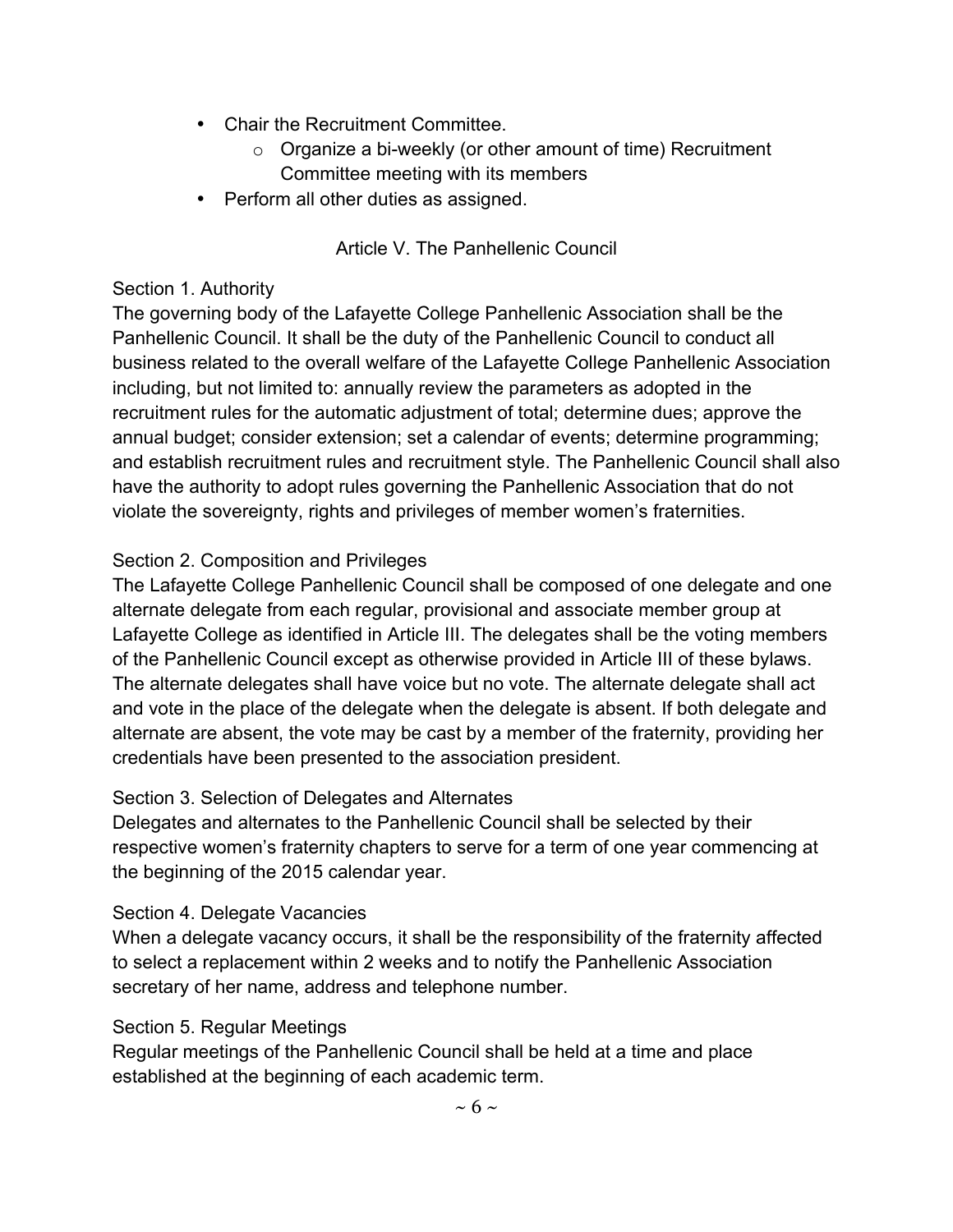#### Section 6. Annual Meeting

The annual meeting of the Panhellenic Council shall be held during the month of November. The purpose of the annual meeting shall be for the election of officers and any other business that may properly come before the delegates.

#### Section 7. Special Meetings

Special meetings of the Panhellenic Council may be called by the president when necessary and shall be called by her upon the written request of no fewer than onefourth of the member women's fraternities of the Lafayette College Panhellenic Association. Notice of each special meeting of the Panhellenic Council shall be sent to each member of the Panhellenic Council at least 24 hours prior to convening the meeting; however, such notice may be waived, and attendance at such meeting shall constitute waiver of said notice.

#### Section 8. Quorum

Two-thirds of the delegates from the member fraternities of the Lafayette College Panhellenic Association shall constitute a quorum for the transaction of business.

Section 9. Vote Requirements

- A. Proposed motions on issues that impact a chapter as a whole must be announced at a previous meeting to allow opportunity for chapter input before a vote may be taken on the issue.
- B. A two-thirds vote of the Panhellenic Council shall be required to approve a recolonization plan and for all extension-related votes. All other votes, unless specified in these bylaws, shall require a majority vote for adoption. (See the Article on Amendment of Bylaws for specific voting requirements for the amendment of these bylaws.)

### Article VI. The Executive Board

#### Section 1. Composition

The composition of the Executive Board shall be the President, Vice President, Vice President of Operations, Vice President of Public Relations, and Vice President of **Recruitment** 

#### Section 2. Duties

The Executive Board shall administer routine business between meetings of the Panhellenic Council and such other business as has been approved for action by Panhellenic Council vote. At the next regular meeting of the Panhellenic Council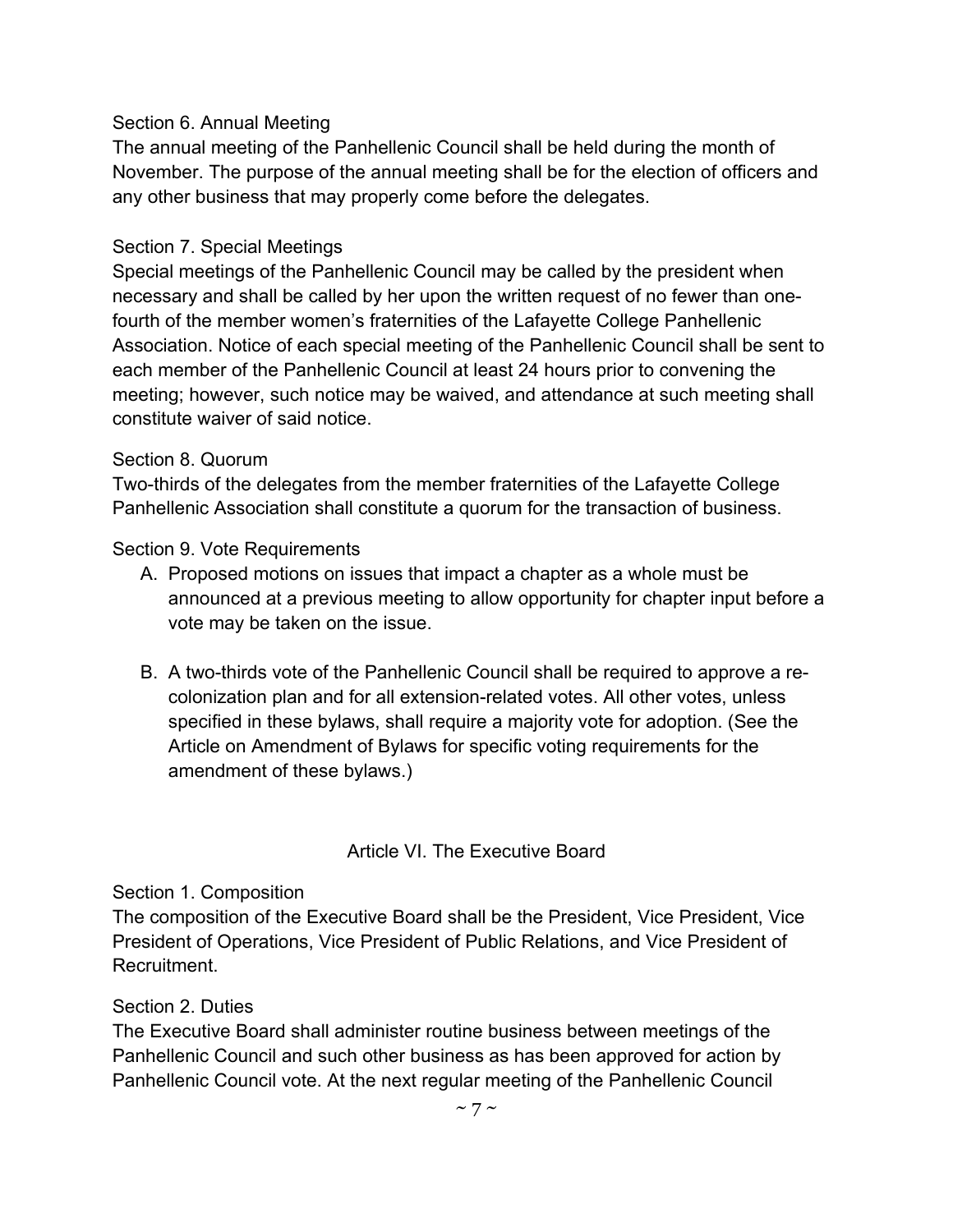through the secretary, the Executive Board shall also report all action it has taken and record the action in the minutes of that meeting.

Section 3. Regular Meetings

Regular meetings of the Executive Board shall be held at a time and place established at the beginning of each academic term.

Section 4. Special Meetings

Special meetings of the Executive Board may be called by the president when necessary and shall be called by her upon the written request of three members of the Executive Board.

Section 5. Quorum

A majority of Executive Board members shall constitute a quorum for the transaction of business.

Article VII. The Panhellenic Advisor

Section 1. Appointment

The Panhellenic advisor of the Lafayette College Panhellenic Association shall be appointed by the Lafayette College administration.

Section 2. Authority

The Panhellenic advisor shall serve in an advisory capacity to the Lafayette College Panhellenic Association. The Panhellenic advisor shall have voice but no vote in all meetings of the Panhellenic Council and the Executive Board.

## Article VIII. Committees

Section 1. Standing Committees

- A. The standing committees of the Lafayette College Panhellenic Association shall be the Judicial Board, Membership Recruitment Committee and the Public Relations Committee.
- B. Term. The standing committees shall serve for a term of one year, which shall coincide with the term of the officers.

Section 2. Appointment of Committee Membership

The Executive Board shall appoint members and chairmen of all standing and special committees, except as provided otherwise in these bylaws, and, in making these appointments, recognize fair representation from all member women fraternities as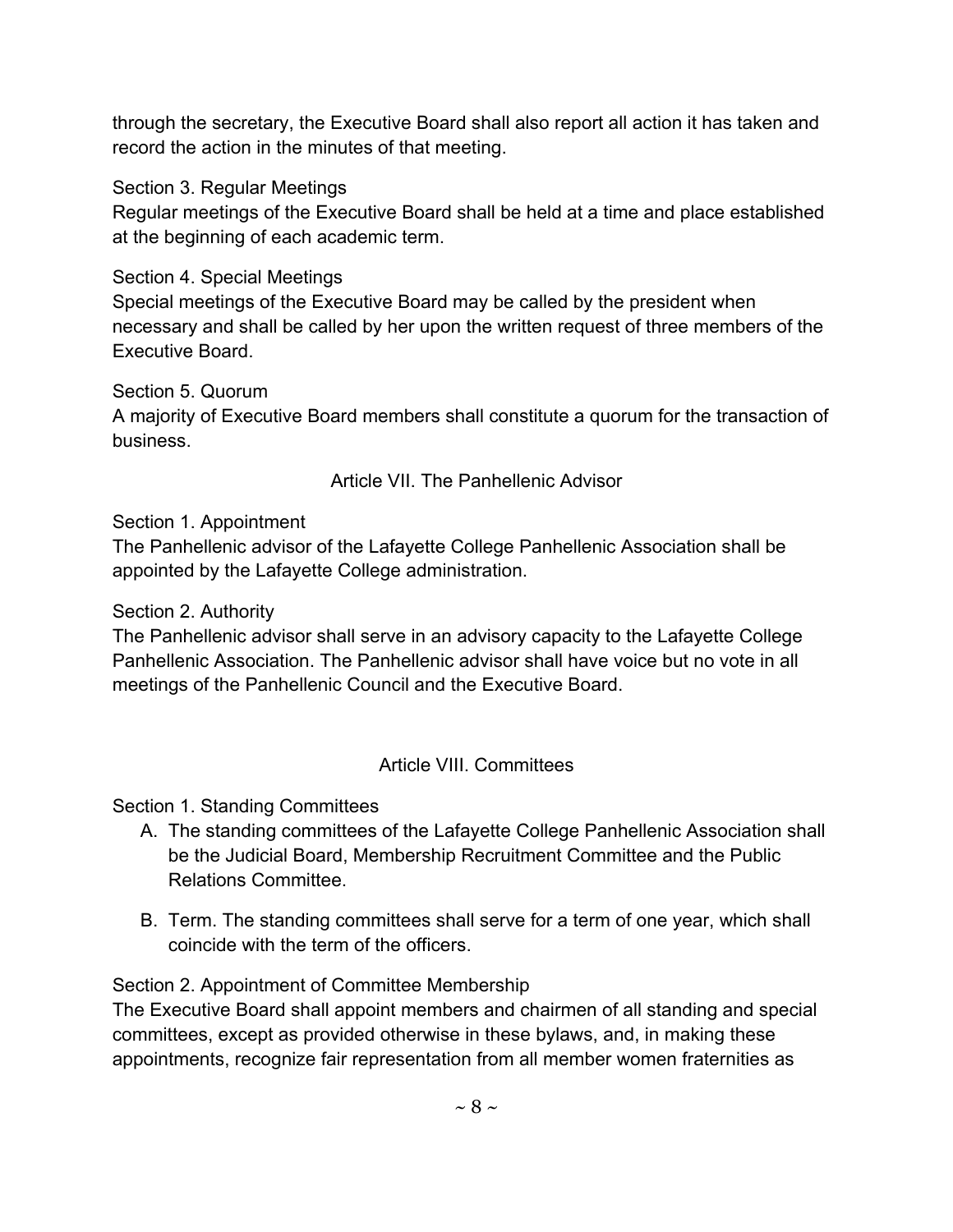much as possible. The president shall be an ex-officio member of all committees except the Judicial Board and the Alumni Interfraternity and Sorority Board (AISB).

#### Section 3. Judicial Board

The Judicial Board shall consist of the Vice President as chairman and one representative from each regular, provisional, and associate the College Panhellenic member groups. The Panhellenic advisor shall serve as a nonvoting ex-officio member. The Judicial Board members shall participate in training to be educated about the purpose of the board, the rules and regulations the Judicial Board will monitor, the procedures to be followed, proper questioning techniques, the rights of the charged organizations, evaluating evidence, and deliberations and sanctioning. The Judicial Board shall educate member fraternities about the Panhellenic judicial procedure. It shall be the Judicial Board's duty to hold a hearing to adjudicate all alleged violations of the NPC Unanimous Agreements and the bylaws, code of ethics, standing rules and membership recruitment regulations of the Lafayette College Panhellenic Association that are not settled informally or through mediation. The hearing shall be conducted by the entire Judicial Board unless Panhellenic Council adopts rules for the hearing to be conducted by a committee of the Judicial Board. The members of the Judicial Board shall maintain confidentiality throughout and upon completion of the judicial process.

### Section 4. Membership Recruitment Committee

The Membership Recruitment Committee shall consist of a chairman and one representative from each regular, provisional, and associate member. Alumnae advisors may attend meetings of the committee. The alumnae advisors shall have voice but no vote. This committee shall review and develop membership recruitment rules and submit them for discussion and approval to the Panhellenic Council before the end of the academic term preceding the membership recruitment period. After each membership recruitment period, the chairman of this committee shall present a full report, including recommendations, to the Panhellenic Council based on an analysis of the recruitment statistics and recruitment evaluations from new members, potential new members who withdrew, each member group and chapter advisor.

## Section 5. Public Relations Committee

The Public Relations Committee shall consist of a chairman and one representative from each regular, provisional, and associate member of the College Panhellenic member groups. The Public Relations Committee shall be responsible for all forms of publicity dealing with the Lafayette College Panhellenic Association. This committee shall work closely with the Executive Board and all committees to make certain that the media is kept informed of the positive events of the Panhellenic Association and its member women fraternities.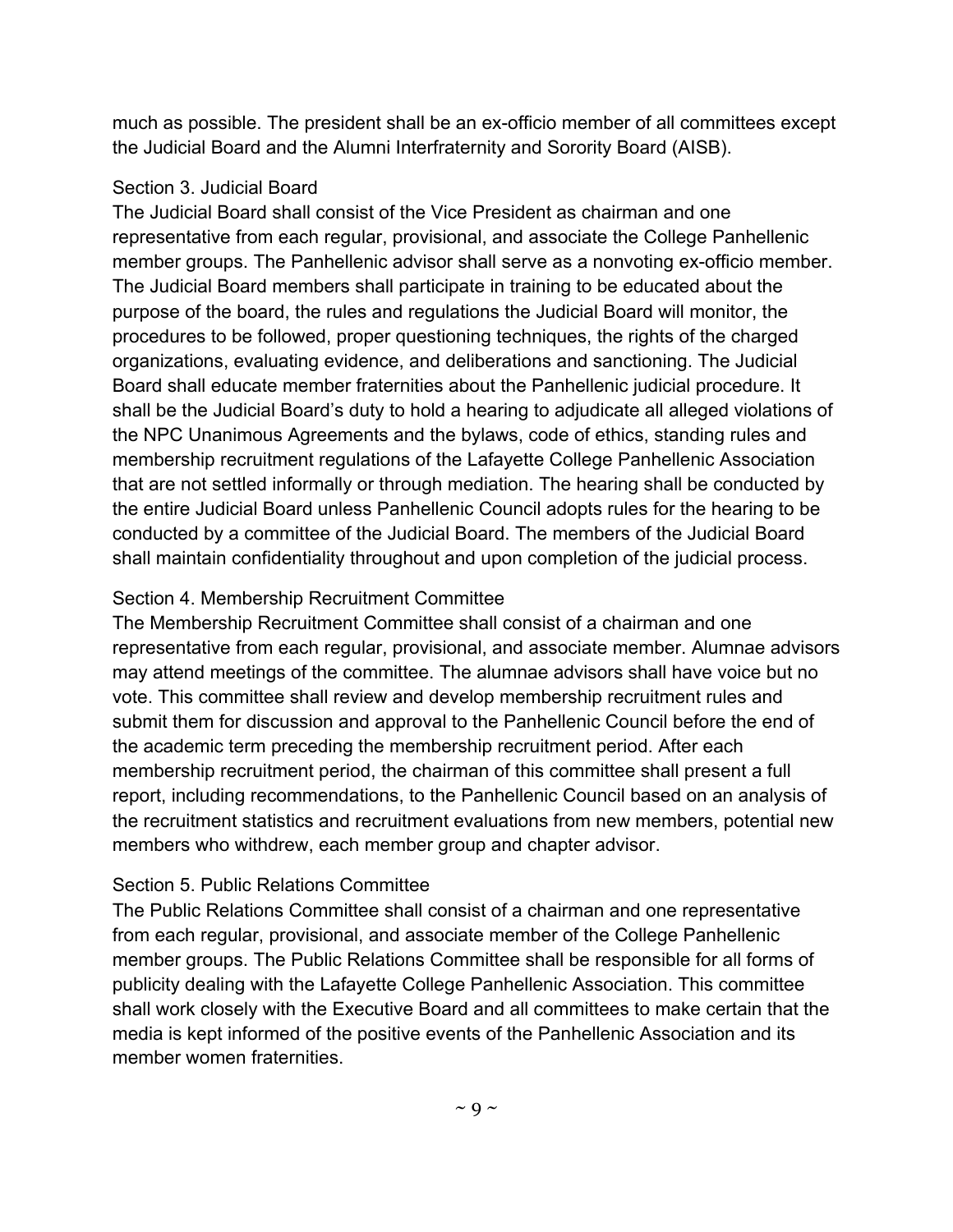Section 6. Other Committees

Other such committees, standing or special, shall be appointed as deemed necessary by the Panhellenic Council.

## Article IX. Finances

Section 1. Fiscal Year

The fiscal year of the Lafayette College Panhellenic Association shall be from January 1<sup>st</sup> to December 31st inclusive.

Section 2. Contracts

Dual signatures of the President, Vice President of Operations, and the Panhellenic Advisor shall be required to bind the Lafayette College Panhellenic Association on any contract.

## Section 3. Checks

All checks issued on behalf of the Lafayette College Panhellenic Association shall bear dual signatures. The following shall be authorized to be one of the two required signatures: President or Vice President of Operations.

## Section 4. Payments

All payments due to the Lafayette College Panhellenic Association shall be received by the Vice President of Operations, who shall record them. Checks for payments shall be made payable to the Lafayette College Panhellenic Association.

Section 5. Dues

- A. NPC College Panhellenic dues shall be paid yearly as invoiced by the NPC office.
- B. Panhellenic Association membership dues shall be an assessment per member and new member.
	- The amount of such dues for the next academic year shall be determined by the Panhellenic Council no later than February of that year.
	- The dues of each Panhellenic Association member fraternity shall be payable on or before February 1<sup>st</sup>.

## Section 6. Fees and Assessments

The Panhellenic Council shall have the authority to determine fees and assessments as may be considered necessary.

## Article X. Extension

Section 1. Extension is the process of adding an NPC women's fraternity.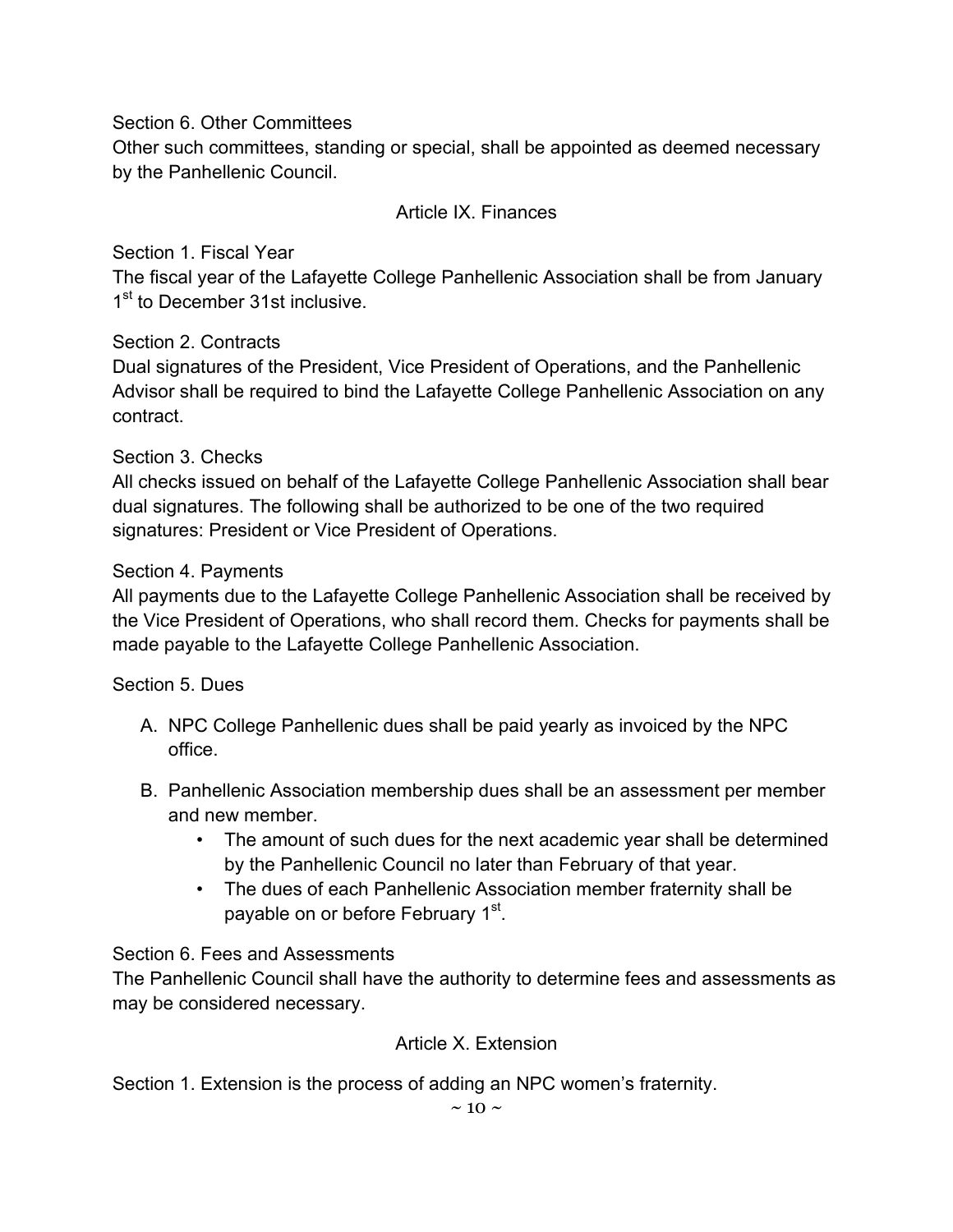The Lafayette College Panhellenic Association shall follow all NPC Unanimous Agreements and NPC extension guidelines found on the NPC website and in the Manual of Information.

Section 2. Voting rights

Only regular members of the Panhellenic Council shall vote on extension matters.

## Article XI. Violation Resolution

## Section 1. Violation

Chapters shall be held accountable for the conduct of their individual collegiate and alumnae members. Conduct contrary to the NPC Unanimous Agreements, these bylaws, the Panhellenic code of ethics, standing rules and/or membership recruitment regulations of the Lafayette College Panhellenic Association shall be considered a violation. Violations will be directly sent to the President of the Panhellenic Council.

## Section 2. Informal resolution

Members are encouraged to resolve alleged violations through informal discussion with the involved parties.

## Section 3. Judicial process

If informal discussions are unsuccessful, the judicial process will be set in motion by filing a report of the alleged violation. The Lafayette College Panhellenic Association shall follow all mediation guidelines found in the Manual of Information.

- **A.** Mediation. Mediation is the first step of the judicial process. The Lafayette College Panhellenic Association shall follow all NPC Unanimous Agreements concerning the judicial process found in the Manual of Information.
- B. Judicial Board hearing. When a violation is not settled informally, through mediation, the Judicial Board shall resolve the issue in a Judicial Board hearing. The Panhellenic Council shall adopt procedures in the standing rules for this purpose that are consistent with the NPC Unanimous Agreements.
- C. Appeal of Judicial Board decision. A decision of the Judicial Board may be appealed by any involved party to the NPC College Panhellenics Judicial Appeal Committee. The Lafayette College Panhellenic Association shall follow all NPC Unanimous Agreements concerning the appeals process found in the Manual of Information.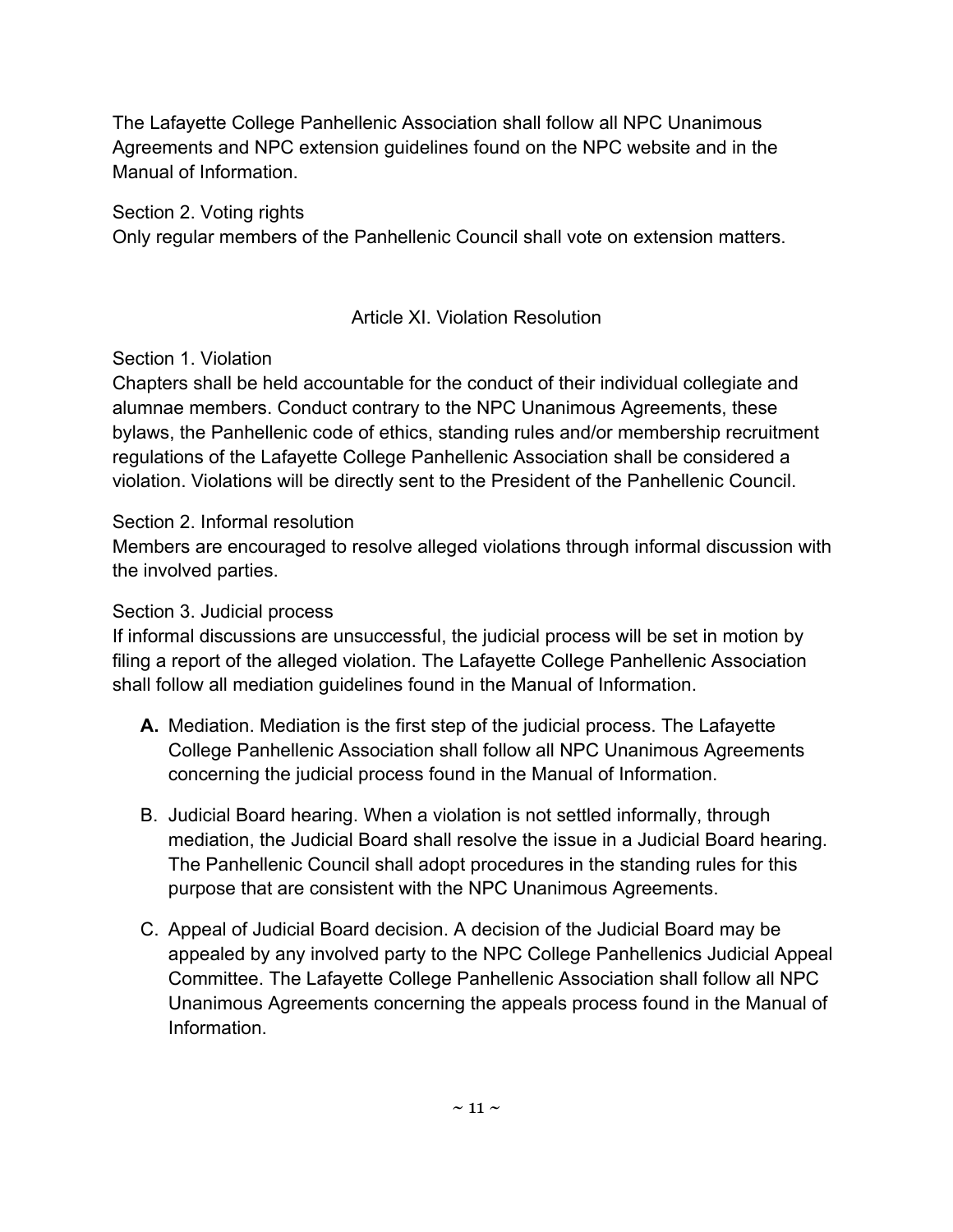## Article XII. Membership Selection

- A. A deferred 1<sup>st</sup> Year (Fall Semester) formal recruitment shall be held.
- B. The National Panhellenic Conference Quota-Total system shall be followed, using the Preferential Bidding System.
- C. To allow groups to achieve parity as quickly as possible at the conclusion of primary recruitment, total will be automatically adjusted annually no later than 72 hours following bid distribution. The adjustment will be to average chapter size unless the College Panhellenic adopts an acceptable alternative formula according to the Manual of Information. The preferential bidding system and new release figure method should be used.
- D. Except during the formal recruitment period, Continuous Open Bidding shall be in effect during the college year (fall through spring) for all eligible women students.
	- a. A list of new, initiated and affiliated members shall be filed with the Executive Board and the Panhellenic Advisor within the first month of each semester.
	- b. Any depledging, termination or other changes in membership shall be reported to the President, Vice President of Membership and the Panhellenic Advisor no later than twenty-four hours after it has occurred.
	- c. If a chapter has not filled basic quota during formal recruitment, they may do so in continuous open bidding.

NOTE: Vacancies in chapter total are not created by the granting of alumni status to undergraduate members except when a member is recolonizing.

# Article XIII. Hazing

Per the Unanimous Agreements, the National Panhellenic Conference supports all efforts to eliminate hazing. All forms of hazing shall be banned.

Article XIV. Parliamentary Authority

The rules contained in the current edition of Robert's Rules of Order Newly Revised shall govern the Lafayette College Panhellenic Association in all cases to which they are applicable and in which they are not inconsistent with the NPC Unanimous Agreements, these bylaws and any special rules of order the Lafayette College Panhellenic Association may adopt.

Article XV. Amendment of Bylaws

These bylaws may be amended at any regular or special meeting of the Lafayette College Panhellenic Council by a two-thirds vote, provided that the proposed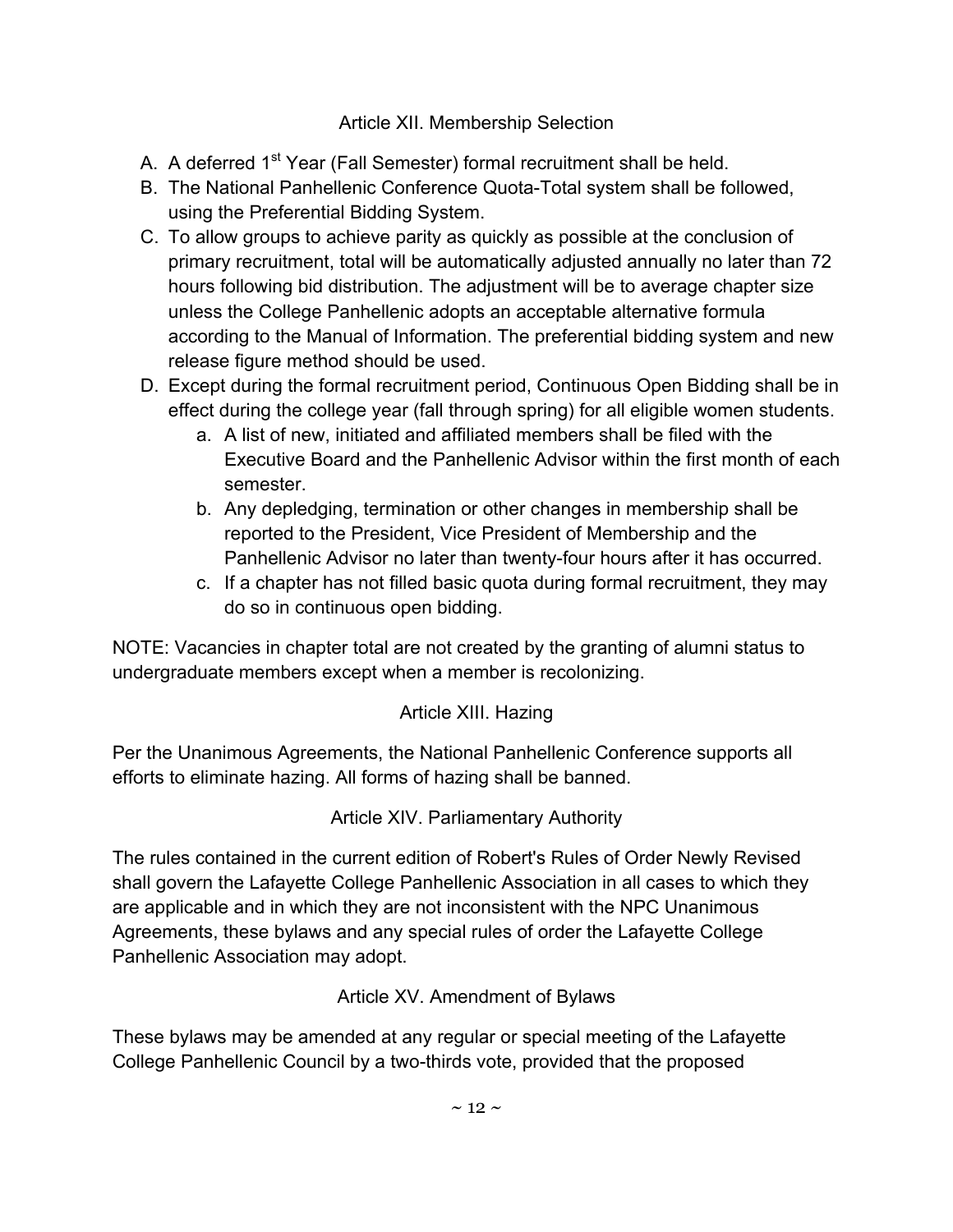amendment has been announced and submitted in writing at the previous regular meeting allowing an opportunity for chapter input.

## Article XVI. Dissolution

This Association shall be dissolved when only one regular member exists at Lafayette College. In the event of the dissolution of this Association none of the assets of the Association shall be distribute to any members of the Association, but after payment of the debts of the Association its assets shall be given to the National Panhellenic Conference.